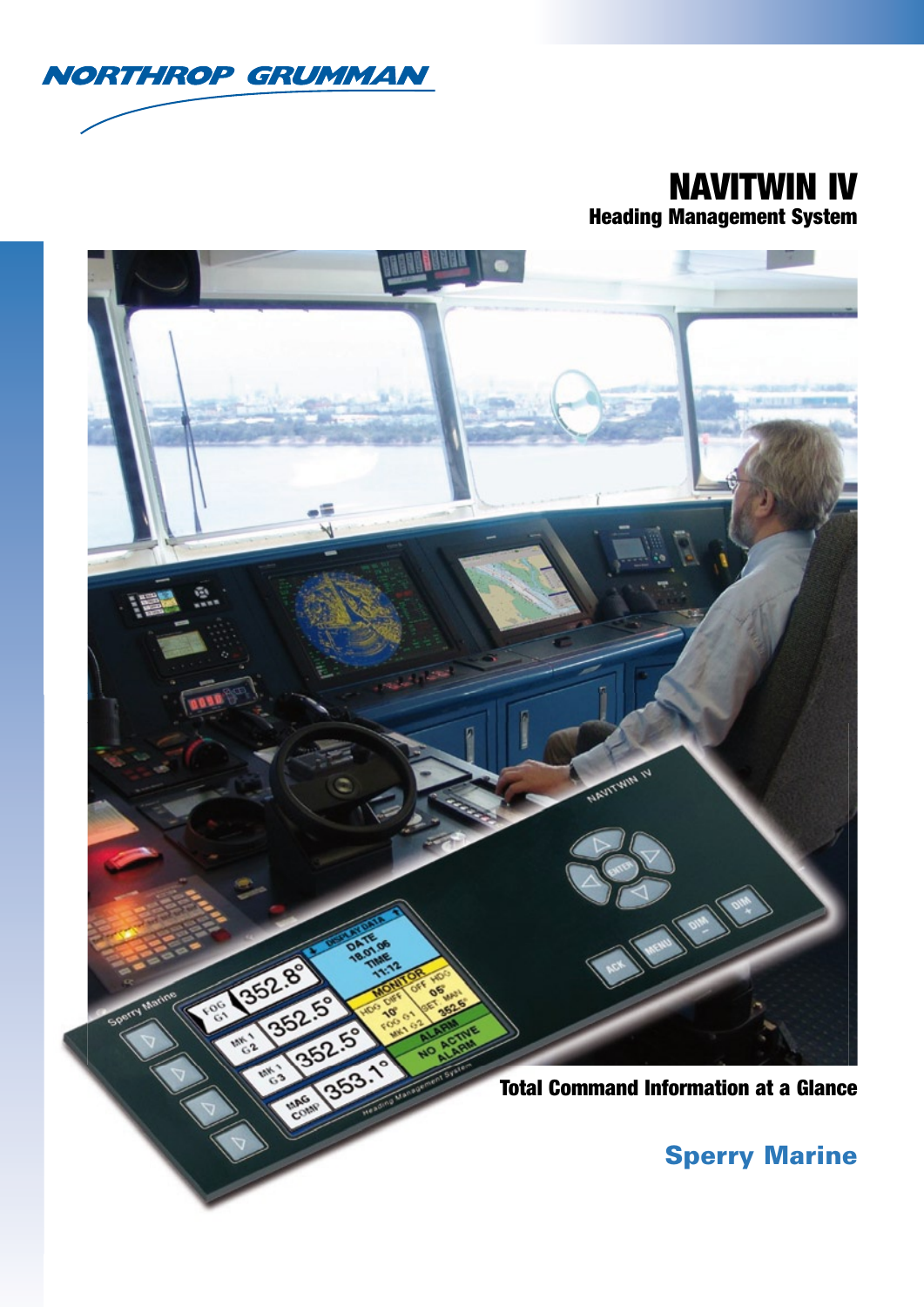# DESIGN AND STANDARD FEATURES

**NAVITWIN IV** is Sperry Marine's central, all-embracing multiple heading reference management system. It displays and monitors a minimum of 1 and a maximum of 4 heading sources (3 gyrocompass headings and 1 magnetic heading) from the following Sperry Marine range of heading sensors:

- NAVIGAT 2100 Fiber-Optic Gyrocompass and Attitude Reference System
- NAVIGAT X MK 1 Digital Gyrocompass
- NAVIGAT X MK 2 Digital Gyrocompass\*
- Jupiter magnetic compass (with fluxgate) \*Only in combination with one magnetic compass heading source. Dual and triple gyrocompass combinations are not configurable with NAVIGAT X MK 2.

### Main Features

- Monitors and controls all heading sources of a multicompass heading reference system.
- Shows the current heading from all available heading sources on a colour TFT LCD (thin film transistor liquid crystal display) and allows the operator to select from these an active heading source for distribution to subscribers such as repeaters, autopilots, radars, ECDIS, etc.
- Monitors the difference between any two of the displayed headings. If the difference between the two headings exceeds a user-defined preset threshold, an audible and visual "Heading Difference Alarm" is actuated.
- Monitors the difference between the heading from the active heading source and the set heading (course to steer) on the autopilot. If the difference between the two headings exceeds a user-defined preset threshold, an audible and visual "Off Heading Alarm" is actuated.
- Accepts an automatic set heading input from an autopilot or a manual input.
- Reads the sine and cosine analogue signals from a Sperry Marine magnetic compass fluxgate and converts these into magnetic heading data in NMEA format.
- Provides automatic correction for magnetic variation and deviation.
- Automatic and controlled incremental takeover of the heading from an alternative source when the active heading source fails (DNV GAS).
- Alarm output relay actuated when the automatic takeover of the heading from an alternative source is initiated (see previous).
- Serial dimmer input for a remote central dimmer control.
- Provides an independent back-up magnetic heading source (TMC) for autopilots, repeaters, radar, etc.
- True heading and status protocol (THS).
- Selectable display colours. The display colours of the NAVITWIN IV control and display unit are selectable by the operator.

### **Displays**

The following data can be displayed on the TFT LCD

- Gyro 1 heading
- Gyro 2 heading
- Gyro 3 heading
- Magnetic compass heading
- Speed, manual or auto (when provided)
- Position in lat. and lon. (when provided)
- Date and time, manual or auto (when provided)
- Alarms
- Heading difference alarm threshold
- Off heading alarm threshold
- North speed error correction

### Data Inputs

3 gyrocompass headings: NMEA 0183 or PLATH protocol 1 magnetic heading, analogue: sine/cosine from fluxgate 1 magnetic heading, serial: NMEA 0183, PLATH protocol or NAVIPILOT protocol

Autopilot set heading: NMEA 0183 or NAVIPILOT protocol Speed, position, time and date, magnetic variation from GPS: NMEA 0183

### Signal and Status Inputs

Magnetic compass heading from fluxgate (sine, cosine) Steering mode status (auto/man) External alarm acknowledgement status (mute) Heading offset 180° External dim

### Data Outputs

See *Outputs* in system configuration overviews.

## **Alarm and Status Outputs**<br>Power failure / general alarm

Power failure / general alarm Heading difference alarm **relay contacts rated** Off heading alarm **7MAX** OF 125 V, 1 A Watch alarm timer reset

### Type Approval

NAVITWIN IV has been type approved by Germanischer Lloyd to the Marine Equipment Directive (MED) 96/98/EC (Wheelmark) and fulfills IMO Resolution  $A.694$  (17) as well as IEC 60945. IEC 61162 and NMEA-0183.

}



CMA CGM's 9,145 TEU *MEDEA* is equipped with a Sperry Marine Navigation and Ship Contol System. Photo by kind permission of CMA CGM.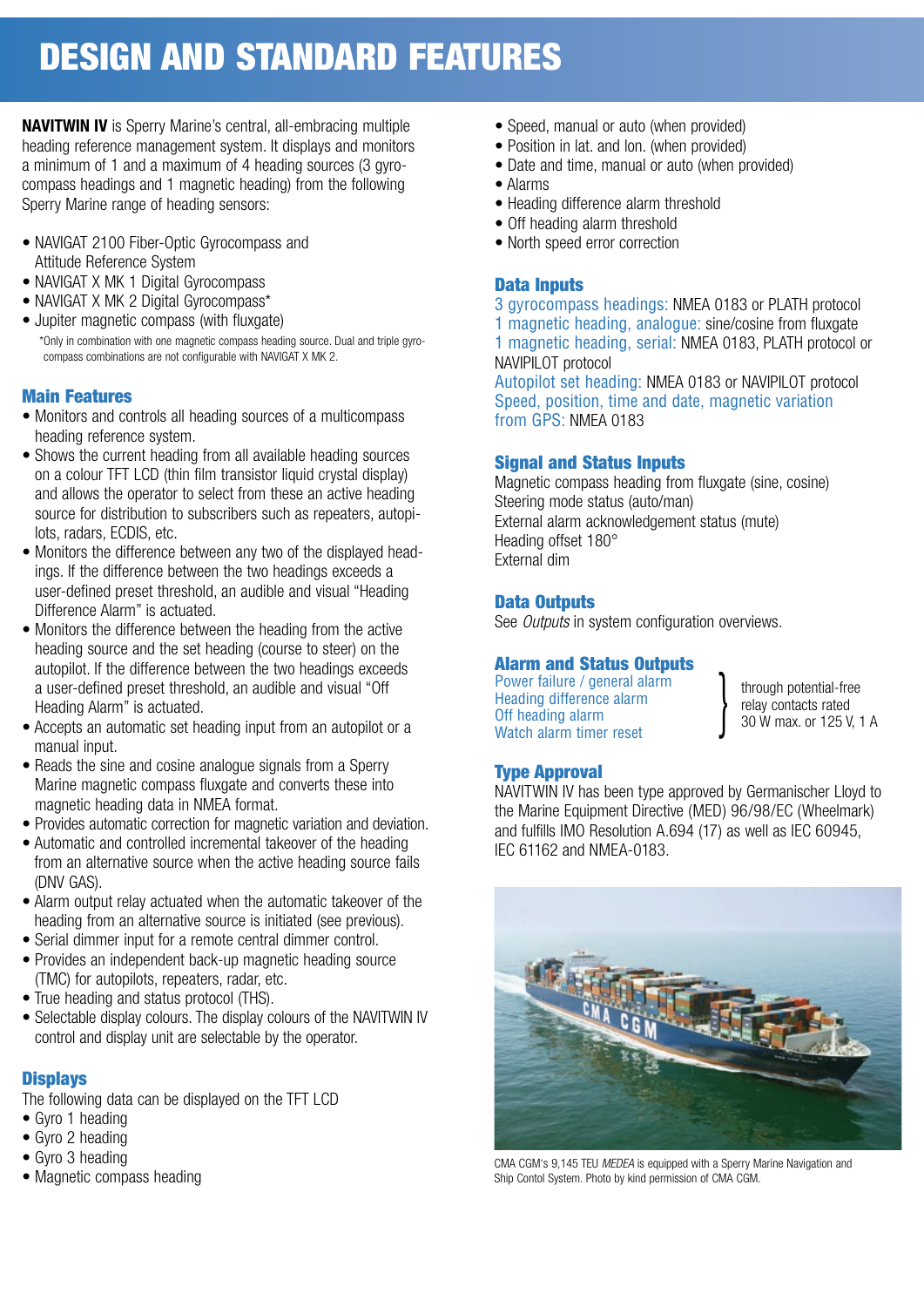## SYSTEM CONFIGURATIONS

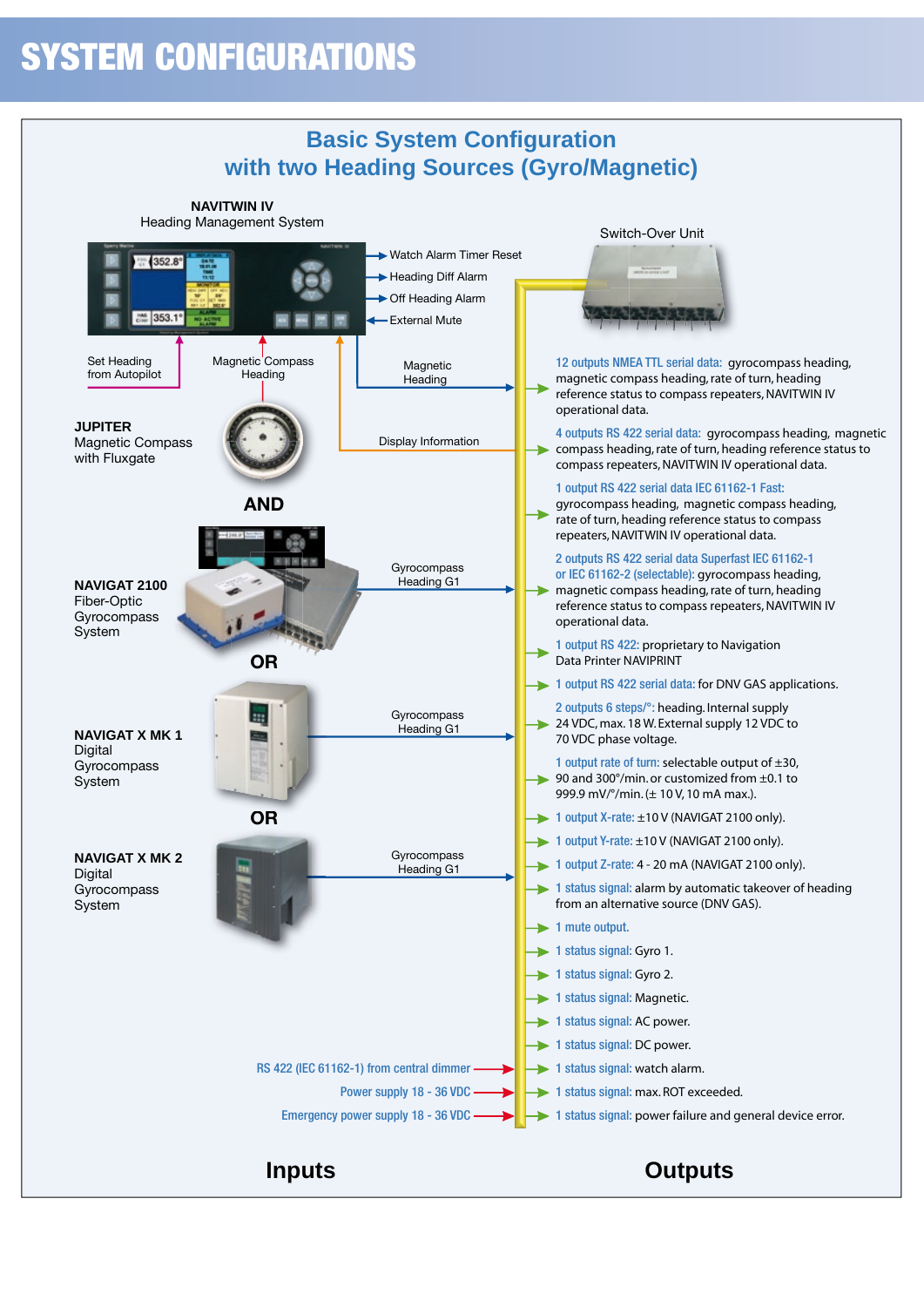### Sperry Marine

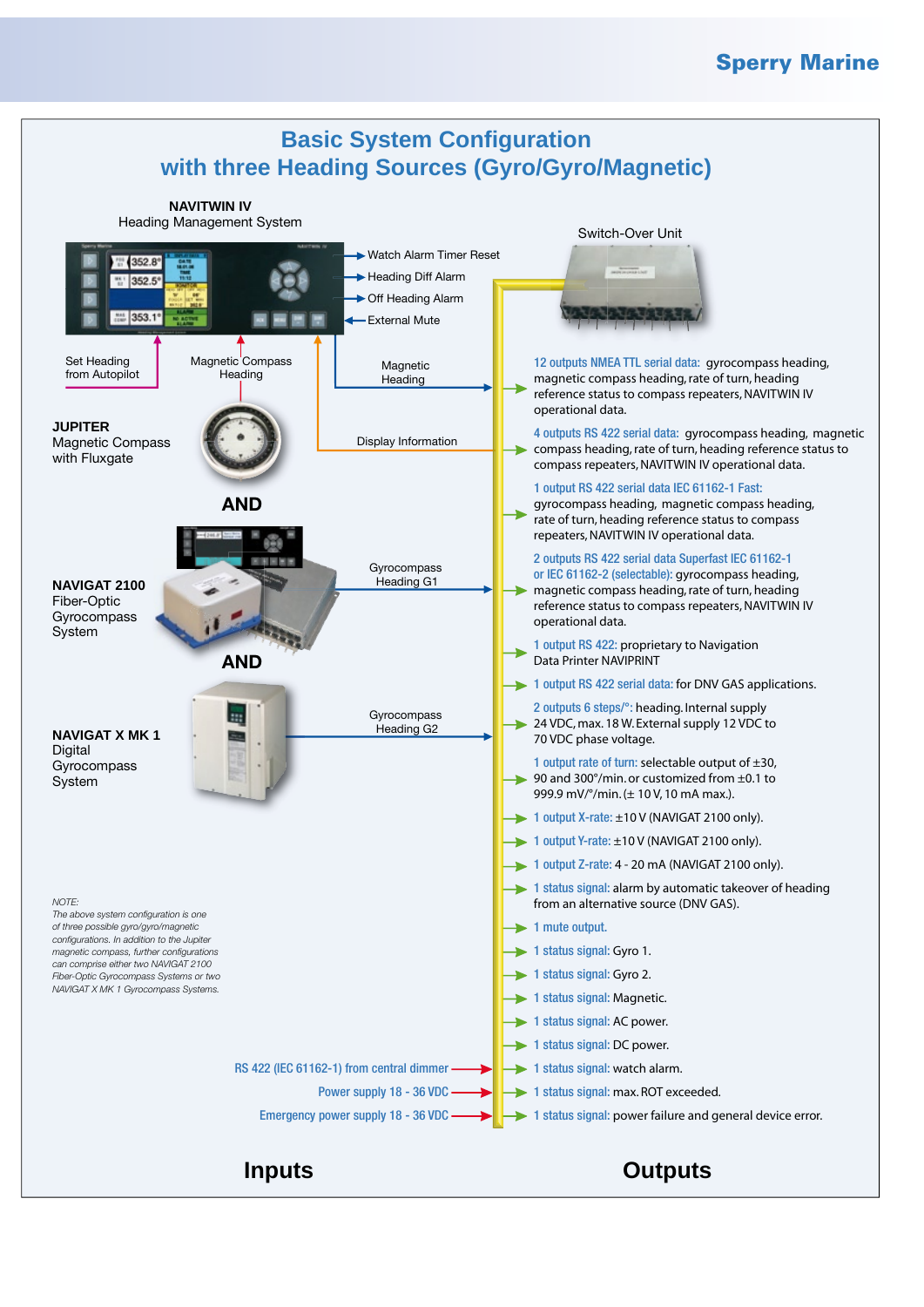# **SYSTEM CONFIGURATION** Sperry Marine

![](_page_4_Figure_2.jpeg)

### **Inputs Outputs**